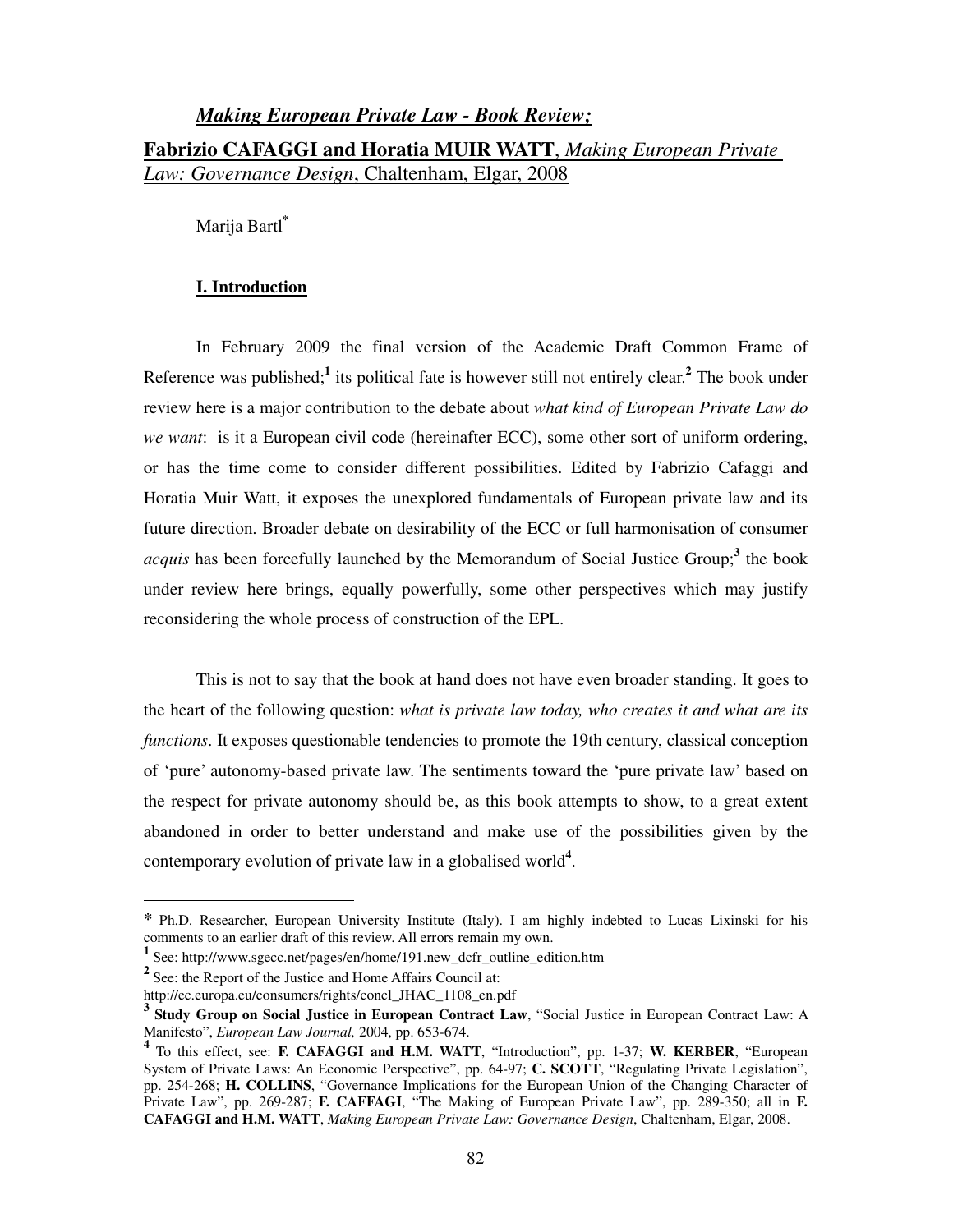It is not valid only at the European level, but should be remembered also at the national level. Many countries, mainly among the new member states, are in the process of adopting the new civil codes. Other EU member states are in the process of re-codification or substantial amendment of their old civil codes. And all these countries stand in front of the difficult task of reconciling the traditional private law with the trends emanating from European law.

In this piece I intend to look into four major issues explored by the book under review, characterising the contemporary private law and the problems we face in relation to it. First, I will look at the dynamics of the changes of character and functions of contemporary private law. Secondly, I will address the question of different sources of private law making and actors involved in that process. Further, I will tackle the question of multi level character of contemporary private law and the possible benefits stemming therefrom and finally I will draw some lessons for the member states.

## **II. Character and functions of contemporary private law**

Nineteenth century civil codes were based on the principle of private autonomy of the parties, rising from the *laissez-faire* theory, where the parties were considered best suited to regulate their mutual relationships.**<sup>5</sup>** Public law values were supposed to be only exceptionally brought into the private law realm through public policy / morality clauses. With the great world crisis (1929), the contention that the consent makes the transaction fair was already wholly compromised and regulation, along with competition law, was introduced to discipline the oligopolies and monopolies in most of the 'Western world'.<sup>6</sup> However, this movement still did not touch the 'pure contract law', based on the principle of private autonomy, and consisting predominantly of default rules. It is only after World War II that the first mandatory rules -mainly in relation to consumer protection- found their way into contract law. These mandatory rules were designed, similarly to the competition law rules or regulation in a

<sup>&</sup>lt;sup>5</sup> To this effect, see: M. FREEDLAND, "Private Law, Regulation and Governance Design and the Personal Work Contract", in **F. CAFAGGI and H.M. WATT**, *Making European Private Law*, *o.c.*, p. 231.

**<sup>6</sup>** Of course, the process started considerably earlier but the crisis was the last blow.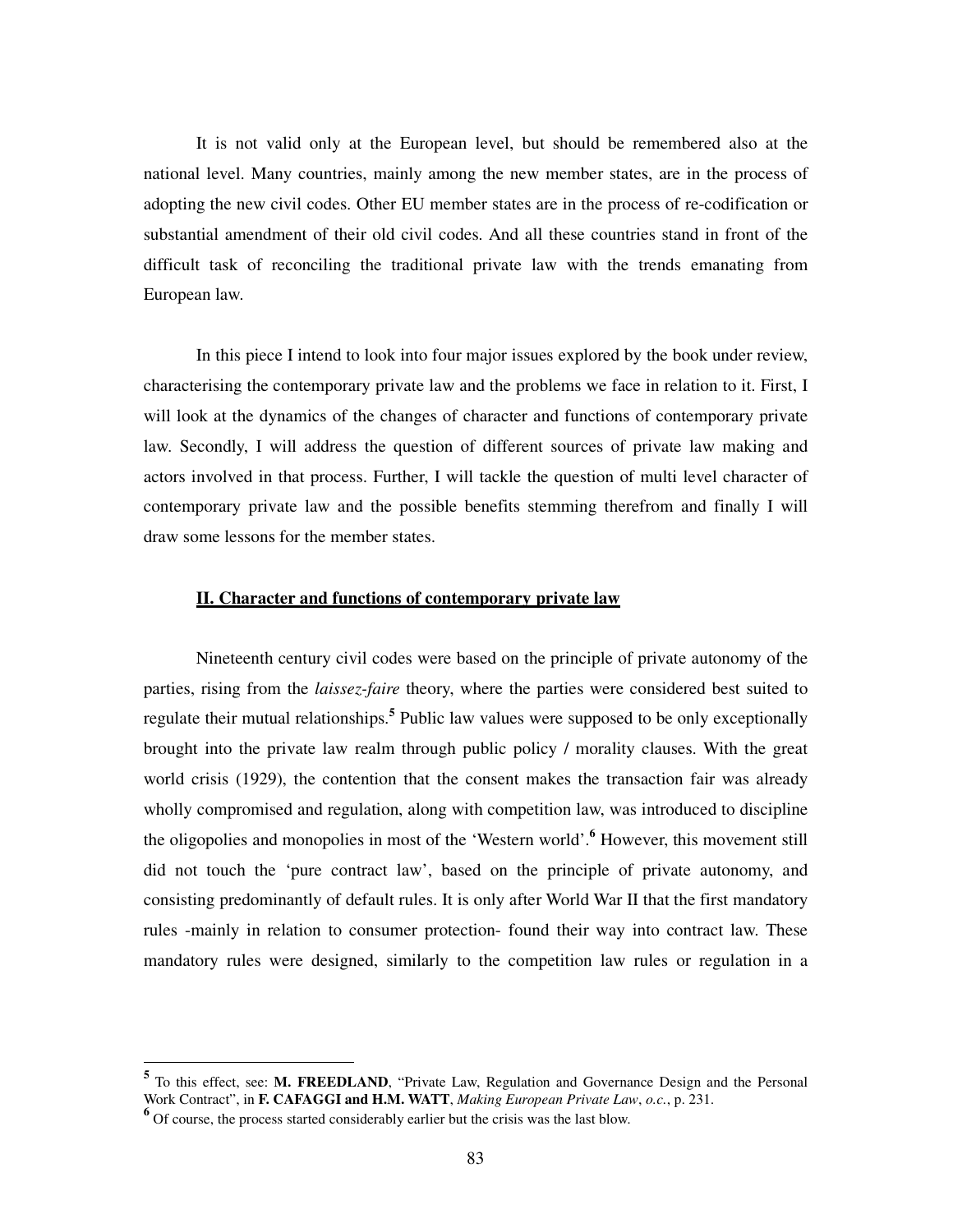narrow sense, as a tool to address market failures.**<sup>7</sup>** Therefore, we can say that contract law has acquired a *regulatory* function.**<sup>8</sup>**

Another development distinguishing contemporary private law is the so-called 'constitutionalisation' of private law, or, as Collins puts it, the "inter-legality in reasoning".**<sup>9</sup>** It basically means the use of human rights or other constitutional law principles in private law reasoning, giving indirect horizontal effect to human rights. Nothing changes the fact that the courts do so through the old good public policy / morality clauses. Similar practice would hardly have been imaginable before World War II.**<sup>10</sup>**

Finally, the last crucial development in private law is the multi-level character of contemporary private law. This is not to say that some kind of multi-level system was not present also in the past. Beside international law, the *lex mercatoria* is a great example of early acknowledgement of the beneficial character of both private lawmaking and some sort of multi-level private law. However, the more or less marginal importance of these new phenomena dramatically increased with the creation of European Communities on the one hand and the deepening of globalisation on the other. Giuliano Amato in his contribution develops his understanding of the relation between the level of trust and the multi-level system of law.**<sup>11</sup>** The question of the multi-level character of private law is further developed in the following contributions, exposing its desirability from various perspectives, and trying to find an answer to the question whether the multi-level character of private law is something to be abandoned, by adopting a European Civil Code or other forms of uniform ordering at the EU level, or whether there are some advantages stemming from this characteristic, which render it worth maintaining.

<sup>&</sup>lt;sup>7</sup> It is perceived as a less intrusive venue to protect consumers, compared to price regulation or other more 'rudimentary' techniques.

**<sup>8</sup>** See, *e.g.*, the contributions by **K. CSERES**, "Governance Design for European Private Law: Lessons from the Europeanisation of Competition Law in Central and Eastern Europe", p. 142; **H. COLLINS**, "Governance Implications for the European Union of the Changing Character of Private Law", p. 276; **F. CAFFAGI**, "The Making of European Private Law", p. 294; all in **F. CAFAGGI and H.M. WATT**, *Making European Private Law*, *o.c.*

<sup>&</sup>lt;sup>9</sup> **H. COLLINS**, "Governance Implications for the European Union of the Changing Character of Private Law", *o.c.*, p. 279.

**<sup>10</sup>** See: **A. COLOMBI CIACCHI**, "The Constitutionalisation of European Contract Law", *European Contract Law Review*, 2006, p. 169.

**<sup>11</sup> G. AMATO**, "Multilevel Europe and Private Law", in **F. CAFAGGI and H.M. WATT**, *Making European Private Law*, *o.c.*, pp. 39-45.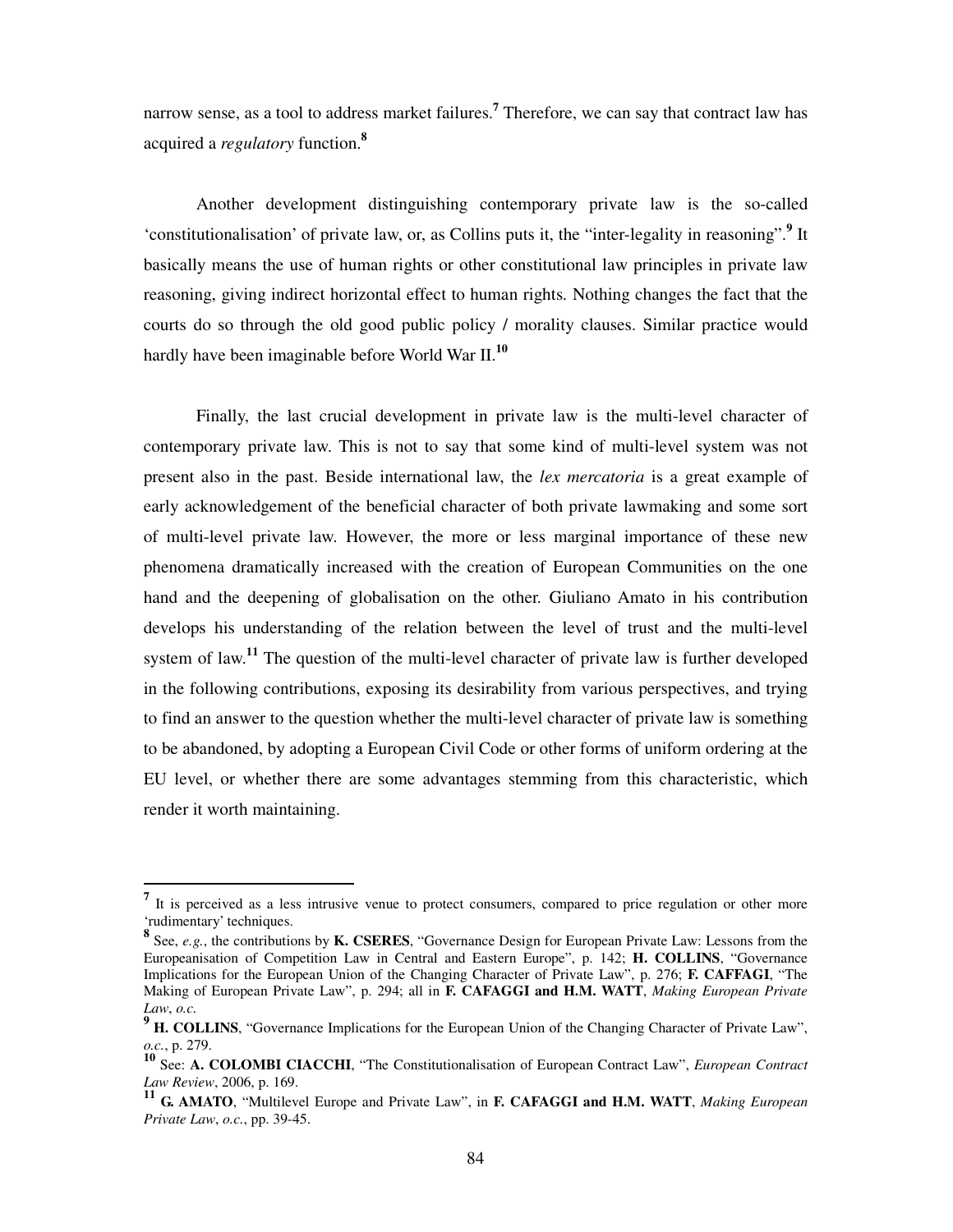# **III. Sources of private law making**

Traditionally, private law has been created by national legislators, who would typically enact typically a civil code.**<sup>12</sup>** As already mentioned, the private law making (*lex mercatoria*) had some influence in the past, however limited to the small number of transactions. Today, the situation has changed considerably, mainly due to the increased complexity of the problems that have to be tackled and the multi-level character of private law, which prompted higher inclusion of other actors involved in the private law making. By this we do not mean only powers delegated to governmental bodies and regulatory agencies, eventually EU institutions, but also functions performed by standardisation organisations, sport associations, professional associations, trade associations and other private actors engaged in private law making, binding their members or even wider group; of course, ever since raising the question of legitimacy of such private law making.**<sup>13</sup>**

Colin Scott<sup>14</sup> helps us to develop a more appropriate account for assessing legitimacy of private law making, since standard public law principles for assessing legitimacy are not suitable for this purpose. He rather proposes the principle of 'extended legitimacy',**<sup>15</sup>** both procedural and substantive. Procedural legitimacy in cases of private law making can be conceptualised through the principle of *interdependence*, the key actors can not act alone, and/or principle of *redundancy*, failure of any mechanism will be met by another overlapping mechanism. Substantive legitimacy should me measured on the basis of the *competition* pressures to which rules of private law making are exposed.

Tony Prosser**<sup>16</sup>** shows, on the other hand, in his contribution, possible venues through which regulatory agencies are involved in private law making. He draws a distinction between two visions of regulation; *private law vision of regulation* and *public law vision of regulation*, which imply different regulatory tools used by regulators and consequently different ways in which the regulators are involved in private law making.**<sup>17</sup>** His analysis leads him to the

**<sup>12</sup>** Of course, with the exception of Common Law countries.

**<sup>13</sup>** To this effect, see: **C. SCOTT**, "Regulating Private Legislation", *o.c.*, pp. 261-ff.

**<sup>14</sup>** *Ibid.*, pp. 254-268.

**<sup>15</sup>** *Ibid.*, pp. 261-262.

**<sup>16</sup> T. POSSNER**, "Regulatory Agencies, Regulatory Legitimacy, and European Private Law", in **F. CAFAGGI and H.M. WATT**, *Making European Private Law*, *o.c.*, pp. 235-253.

**<sup>17</sup>** *Ibid.*, pp. 242-248.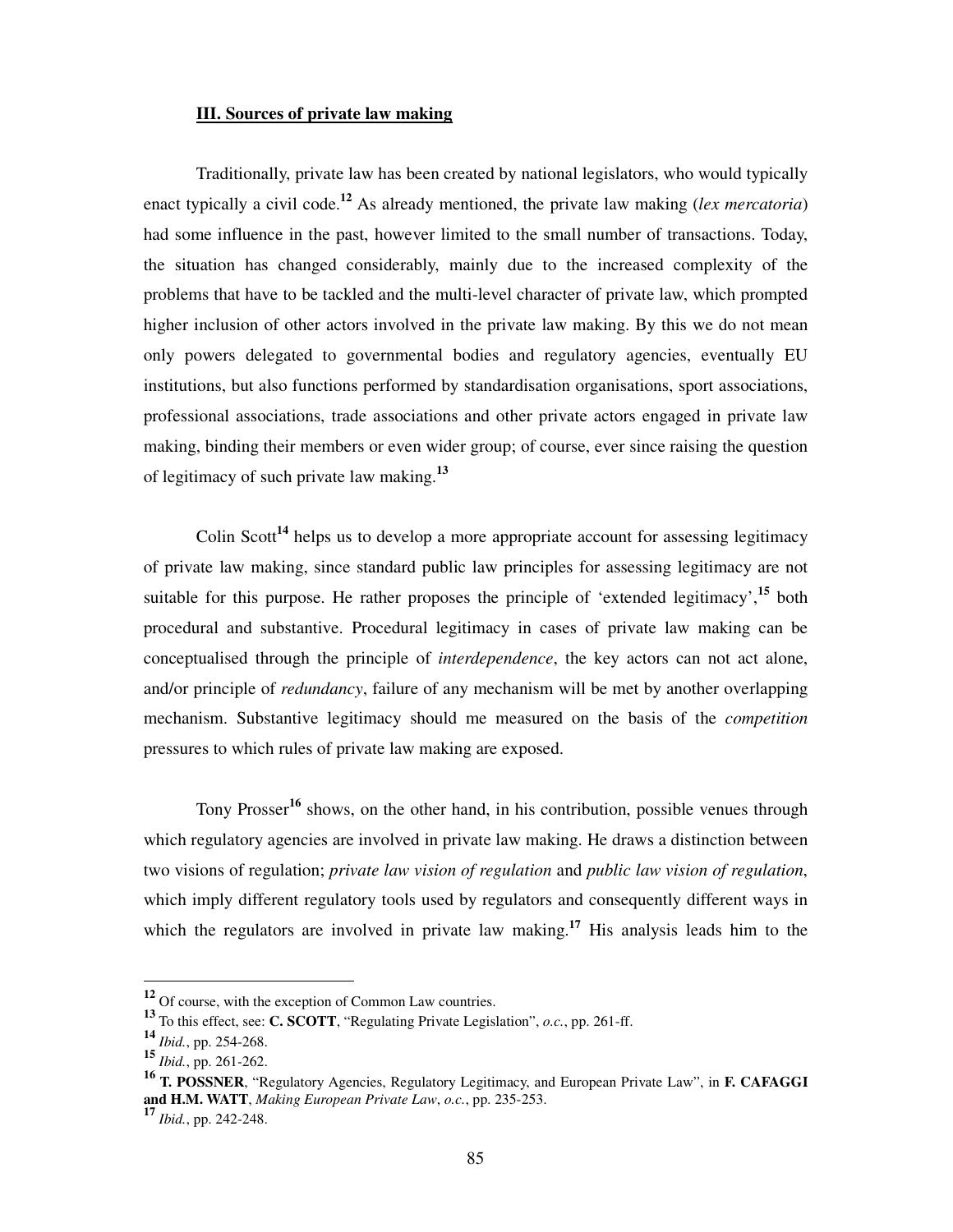fundamental questions raised also by the book at hand: which principles should govern regulation, what vision of regulation should we adopt, what regulatory tools are the most appropriate to perform regulatory tasks and who is best suited to do so.

#### **IV. Plea for maintaining the flexibility in private law making**

The existence of multi-level private law is a hardly disputable fact: taking the EU as a point of reference, at least three levels can be detected; the member states, European and global or international levels.**<sup>18</sup>** Additional regional levels are also possible as well as, depending on the definition we adopt, a high number of non-territorial sectoral levels. The question that arises, and that is tackled by the book at hand, is *whether such incidence is positive or negative*? The responses differ: the Commission, the European Parliament, the creators of DCFR, the authors of this book and other scholars all have different opinions and different reasons for this. In addition, they tend to change over time.

Wolfgang Kerber**<sup>19</sup>** in his contribution offers the analysis of this question on the basis of the economic theory of legal federalism and institutional economics. He gives us many reasons why a more decentralised solution should be preferred over a centralised one, such as a European civil code. It starts from the question of the heterogeneity of preferences and problems and the fact that the more remote the rule-giver is, the less s/he can accommodate differences. Furthermore, the problem of decentralised knowledge arises, which is related to the fact that not only the knowledge of the preferences and the problems are missing at the central level, but also the more substantive knowledge of how to solve the problems. Another question is that of innovation and adaptability, where uniformity shrinks the space for experiments and innovation, but also the possibility to adapt to the newly acquired knowledge promptly at the central level. Finally he offers also some additional normative grounds, like furthering individual freedom and private autonomy, as a reason to maintain a multi-level, uncentralised system of private law in Europe. Michele Taruffo,**<sup>20</sup>** on the other hand, shows in a

**<sup>18</sup>** To this effect, see: **H. v. LOON**, "Remarks on the Needs and Methods for Governance in the Field of Private International Law at the Global and Regional Levels", in **F. CAFAGGI and H.M. WATT**, *Making European Private Law*, *o.c.*, pp. 197-ff.

**<sup>19</sup> W. KERBER**, "European System of Private Laws: An Economic Perspective", *o.c.*, pp. 64-93.

**<sup>20</sup> M. TARUFFO**, "Harmonising Civil Litigation in Europe?", in **F. CAFAGGI and H.M. WATT**, *Making European Private Law*, *o.c.*, pp. 46-63.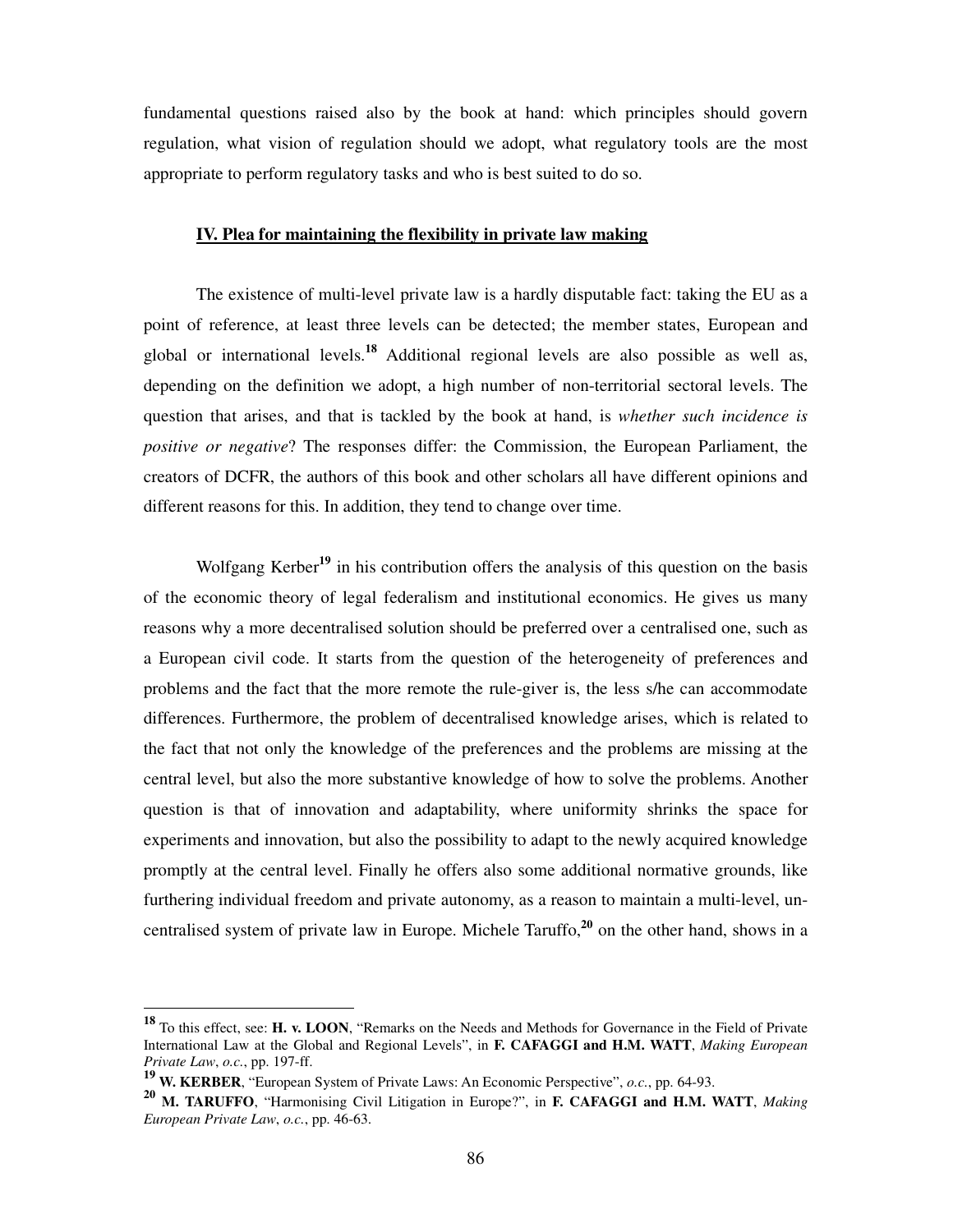somewhat parallel discussion on a European procedural code, what kind of obstacles and deficiencies the yearning for the uniformity may bring.

The contributions of K. Cseres<sup>21</sup> and A. Bakardieva<sup>22</sup> respectively offer examples of governance setbacks in two subfields of law and the perspective of the new member states. Their contributions once again confirm that the 'one solution fits all' adage is not the most appropriate solution. EU competition law has never taken adequately into account the specific character and needs of the newly born markets, where market creation coincided with the obligation to adopt the developed EC *acquis*, fitted primarily to the needs of the developed Western European markets.<sup>23</sup> In the field of consumer protection, the EC tendency towards regulation and enforcement by the centralised public agencies may have even exacerbated negative legacies from the period of centrally planned command and control economy.**<sup>24</sup>** And any accommodation of territorial or sectoral differences requires a certain level of flexibility.

The answers offered indicate that the heterogeneity of sources of private law as well as the levels of private law making in the EU are exactly the tools which could enable the accommodation of the existing differences in preferences and problems, and provide us with the most efficient solution. According to Hugh Collins, this may very well include a European civil code. However, today, the process of harmonisation must differ from that of the nineteenth's century codifications in two vital respects: "it must accommodate the requirements of a different governance system comprised of a multi-level system of rulemaking and adjudication and incorporate into its reasoning processes the modern characteristics of private law systems [...] and systems of transnational self-regulation".**<sup>25</sup>** 

Kerber maintains that a European civil code as an optional instrument functioning through the choice of law tools might be in some respects an efficient solution. But the private law scholars should not perceive this inevitably as a transitional instrument, since it may be a more permanent and efficient solution. Of course, as Giuliano Amato has pointed out, a

**<sup>21</sup> K. CSERES**, "Governance Design for European Private Law", *o.c.*, pp. 138-ff.

**<sup>22</sup> A. BAKARDJIEVA ENGELBREKT**, "The Impact of EU Enlargement on Private Law Governance in Central and Eastern Europe: The Case of Consumer Protection", in **F. CAFAGGI and H.M. WATT**, *Making European Private Law*, *o.c.*, pp. 98-ff.

**<sup>23</sup> K. CSERES**, "Governance Design for European Private Law", *o.c.*, pp. 156-163.

**<sup>24</sup> A. BAKARDJIEVA ENGELBREKT**, "The Impact of EU Enlargement on Private Law Governance in Central and Eastern Europe", *o.c.*, p. 127.

**<sup>25</sup> F. CAFFAGI**, "The Making of European Private Law", *o.c.*, p. 286.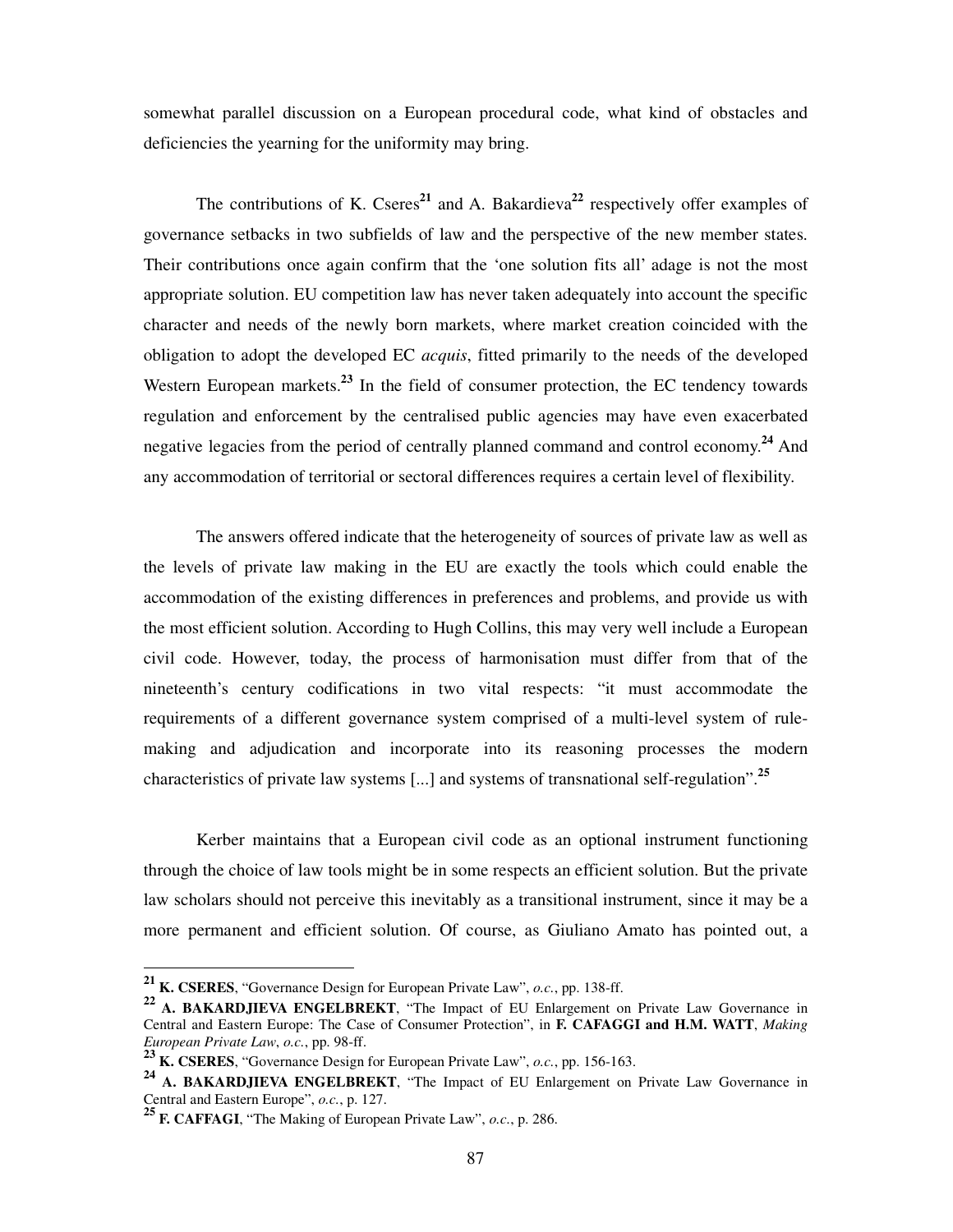balance has to be found between the need for flexibility and the potentially incomprehensible regulation coming from too many sources. This may be accomplished by a careful governance design.

#### **V. Governance design**

How to bring a sensible pattern into the multi-level European private law? What needs to be considered is the division between the different levels, most importantly between the EU and the member states. This has largely been done by the EC Treaty as well as some 'softer' legal tools, which have been developed over time; in particular, technical standardisation, OMC. Private actors are involved both in the public law-making, through co-regulation or delegated self-regulation, and outside of it. This is a resource which any law maker should benefit from, both in terms of learning and innovation. In addition, a set of meta-norms should be developed, which would govern this multi-level private law. **<sup>26</sup>** Such need is present in all multi-level systems, and as Loon tries to convince us, it is also strongly felt in private international law at the member states, EU and global levels.**<sup>27</sup>**

Mark Freedland develops an interesting inquiry into governance on the basis of personal work contracts. He identifies three major governance issues in personal work contracts, but valid equally for the rest of EPL; namely, *conflict of laws, OMC and derogation and hierarchies of norms*. He exposes their weaknesses and raises questions that are yet to be resolved in this regard.

The most comprehensive proposal for the design of governance in European private law is offered in the contribution by Fabrizio Cafaggi.**<sup>28</sup>** According to Cafaggi, the divergences in interpretation in EPL are presumed to be solved by the degree of harmonisation. Yet improving the governance design is a more suitable solution for reaching integration, which can bring more efficiency without compromising the diversity.**<sup>29</sup>** Cafaggi argues that coordination should appear between institutions and policies, not only between the

**<sup>26</sup> W. KERBER**, "European System of Private Laws", *o.c.*, p. 87.

**<sup>27</sup> H. v. LOON**, "Remarks on the Needs and Methods for Governance in the Field of Private International Law at the Global and Regional Levels", *o.c.*, pp. 197-208.

**<sup>28</sup> F. CAFFAGI**, "The Making of European Private Law", *o.c.*, pp. 289-350.

**<sup>29</sup>** *Ibid.*, p. 331.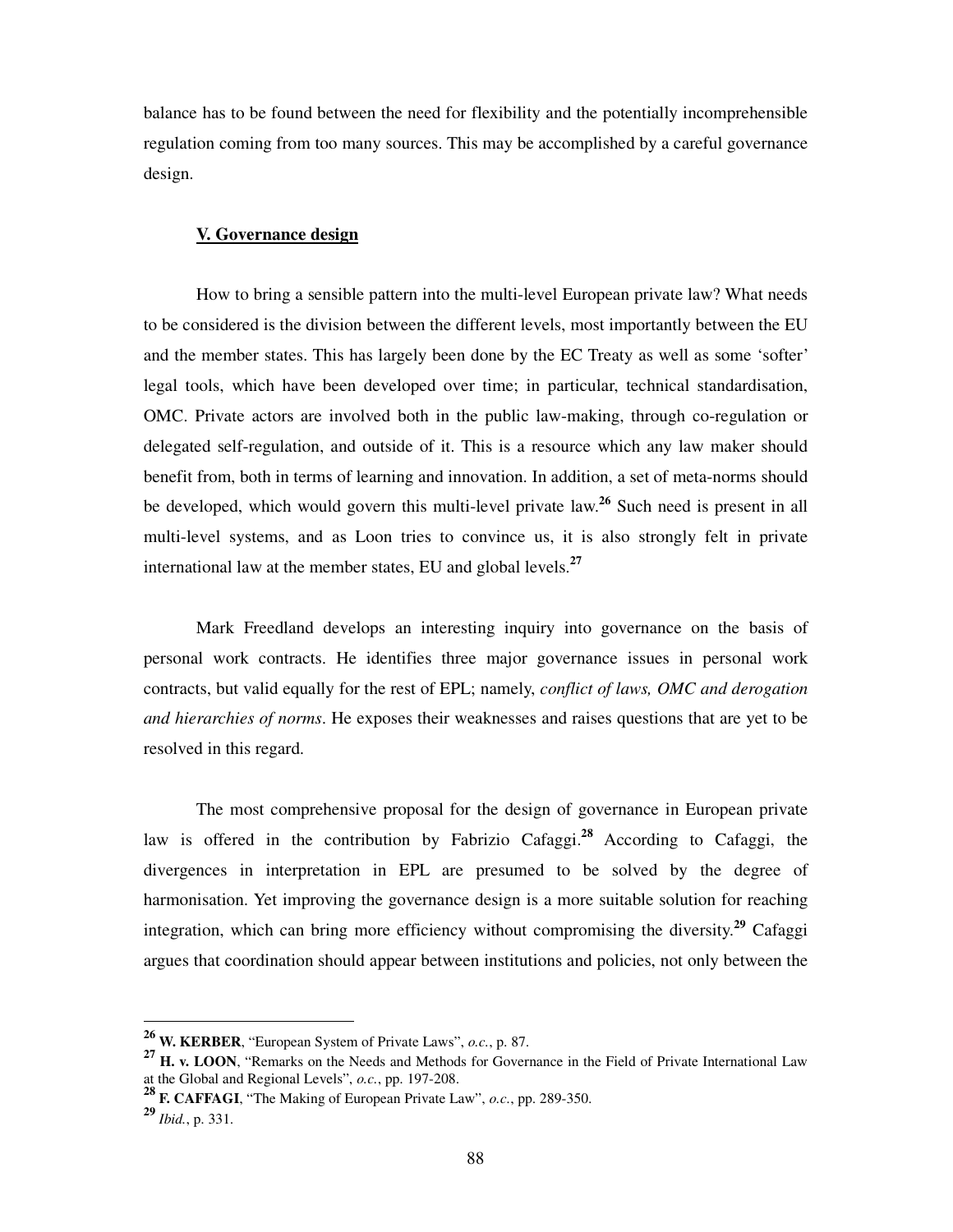rules;**<sup>30</sup>** this being precisely the reason why the full harmonisation strategy taken by the Commission**<sup>31</sup>** would not lead to the fulfilment of harmonisation objectives and genuine integration. Finally Cafaggi proposes a number of concrete ways how to improve the governance of EPL on three levels: legislative design, implementation of legislation and coupling institutions with legislation in order to avoid resorting to complete harmonisation.

The number of contributions suggested as a tool to improve the coordination and governance of European private law the creation of the '*European ALI'* or European Law Institute.**<sup>32</sup>** Lance Liebman describes the historical development of the American Law Institute (henceforth, ALI) and outlines the ways in which we should think about the creation of such an institution in practical terms.**<sup>33</sup>** The sole fact that many scholars think about the creation of ELI is a reaction to the legitimacy problems connected to the creation of the Academic Common Frame of Reference. Despite many substantial differences between the EU and USA, which could turn into considerable obstacles,**<sup>34</sup>** the fact that so many scholars see this as a viable option should be understood as an expression of the need for a more democratic and reflective creation of EPL.

# **VI. Concluding remarks: Lessons to be learned at the national level**

Private law is going through a period of upheaval in many European Countries. Many new member states are going through the process of adoption of new civil codes as a final 'good-bye' to the old communist codes. It would be highly desirable for the creators of these new codes to look at private law today as it stands, recognising the evolution which took place in private law over the past century, and being thereby able to create a code which would correspond to the changing face of private law.

**<sup>30</sup>** *Ibid*., p. 332.

**<sup>31</sup>** See the Proposal of the Directive on Consumer Rights:

http://ec.europa.eu/consumers/rights/docs/COMM\_PDF\_COM\_2008\_0614\_F\_EN\_PROPOSITION\_DE\_DIRE CTIVE.pdf

**<sup>32</sup>** Compare: **L. LIEBMAN**, "The American Law Institute: A Model for Europe", p. 222; **H. COLLINS,** "Governance Implications for the European Union of the Changing Character of Private Law", p. 284; **F. CAFFAGI**, "The Making of European Private Law", p. 347; all in **F. CAFAGGI and H.M. WATT**, *Making European Private Law*, *o.c.*

**<sup>33</sup> L. LIEBMAN**, "The American Law Institute", *o.c.*, pp. 209-223.

**<sup>34</sup>** Such as languages, representation, selection of the members, who is the one to take the initiative, considerably different tasks that the ELI would have to undertake as compared to ALI, acquiring authority at all levels of our multi-level system, *etc.*